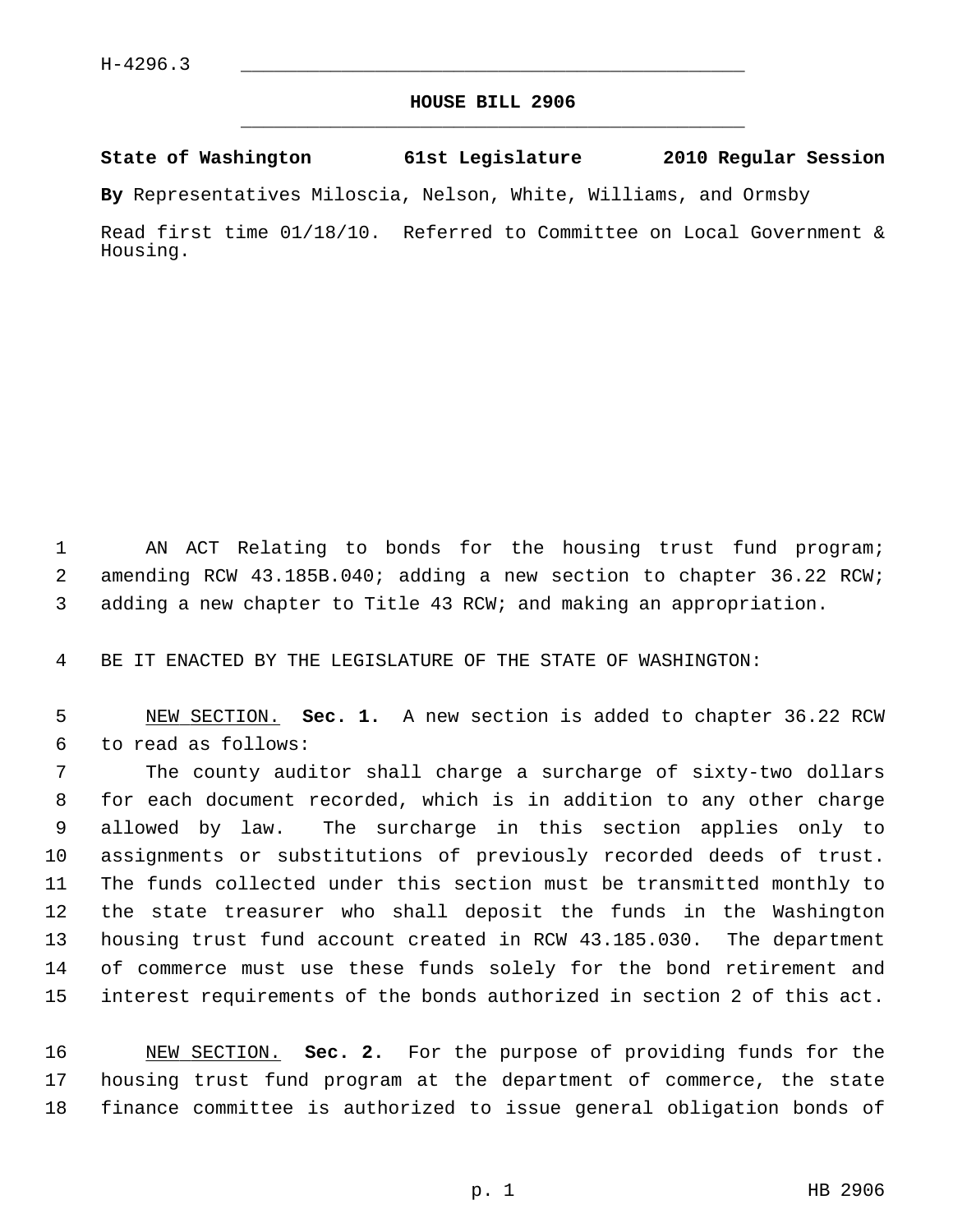1 the state of Washington in the sum of one hundred million three hundred 2 forty thousand dollars, or as much thereof as may be required, to 3 finance the projects and all costs incidental thereto. Bonds 4 authorized in this section may be sold at such price as the state 5 finance committee shall determine. No bonds authorized in this section 6 may be offered for sale without prior legislative appropriation of the 7 net proceeds of the sale of the bonds.

 8 NEW SECTION. **Sec. 3.** The proceeds from the sale of the bonds 9 authorized in section 2 of this act must be deposited in the Washington 10 housing bond account created in the state treasury. If the state 11 finance committee deems it necessary to issue the bonds authorized in 12 section 2 of this act as taxable bonds in order to comply with federal 13 internal revenue service rules and regulations pertaining to the use of 14 nontaxable bond proceeds, the proceeds of such taxable bonds shall be 15 transferred to the state taxable building construction account in lieu 16 of any deposit otherwise provided by this section. The state treasurer 17 shall submit written notice to the director of financial management if 18 it is determined that any such transfer to the state taxable building 19 construction account is necessary. Moneys in the account may be spent 20 only after appropriation. The proceeds shall be used exclusively for 21 the purposes specified in section 2 of this act and for the payment of 22 expenses incurred in the issuance and sale of the bonds. These 23 proceeds must be administered by the office of financial management, 24 subject to legislative appropriation.

25 NEW SECTION. **Sec. 4.** The debt-limit general fund bond retirement 26 account must be used for the payment of the principal of and interest 27 on the bonds authorized in section 2 of this act.

28 The state finance committee shall, on or before June 30th of each 29 year, certify to the state treasurer the amount needed in the ensuing 30 twelve months to meet the bond retirement and interest requirements. 31 On or before the date on which any interest or principal and interest 32 payment is due, the state treasurer shall transfer from the Washington 33 housing trust account for deposit in the debt-limit general fund bond 34 retirement account the following:

35 (1) An amount equal to the amount certified by the state finance 36 committee to be due on the payment date; and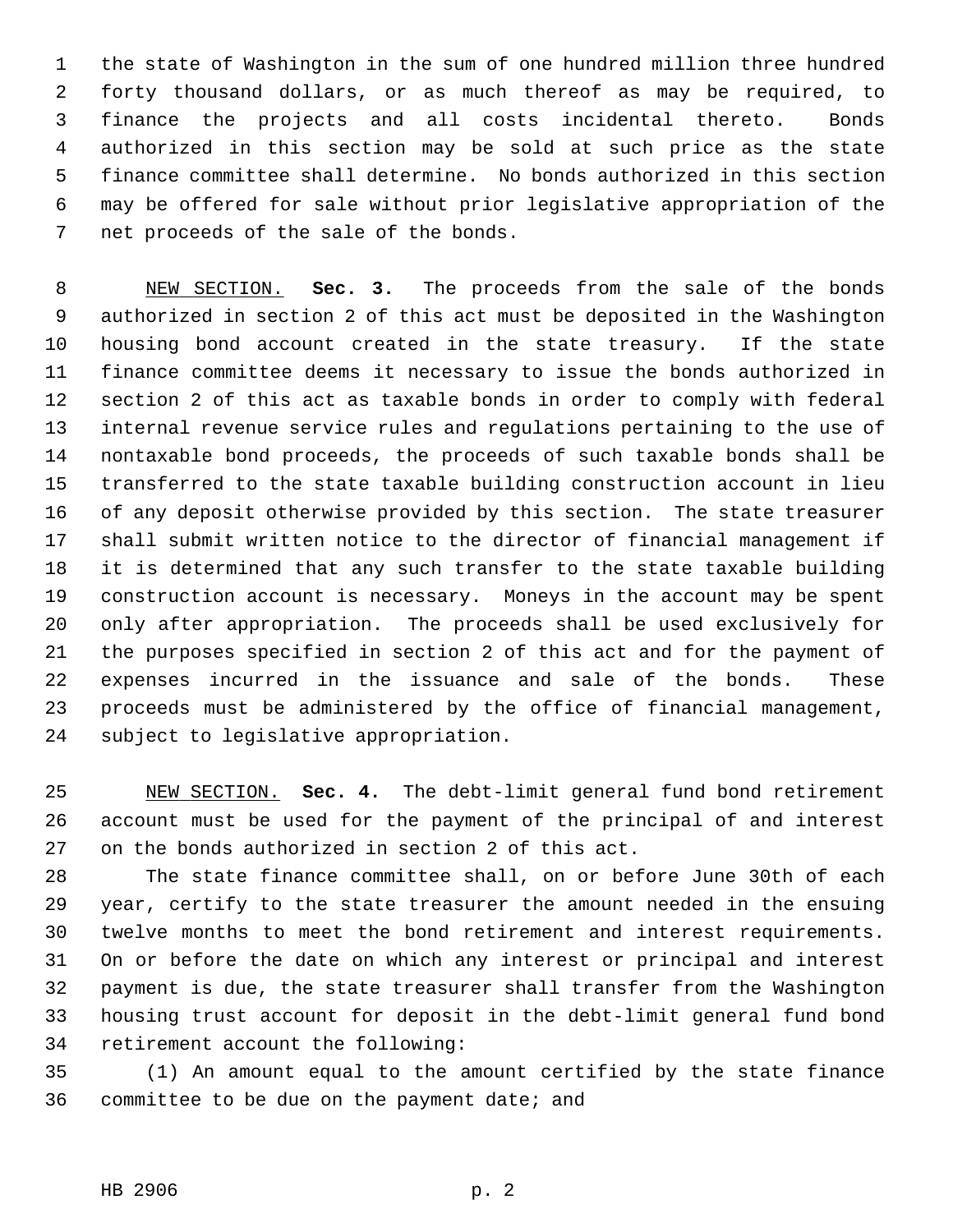1 (2) Any additional revenue generated in section 1 of this act in 2 excess of the amount required to meet annual bond retirement and 3 interest requirements and reasonable reserve requirements. Such excess 4 revenue must be used for early retirement of the bonds authorized in 5 section 2 of this act.

 6 Bonds issued under section 2 of this act must state that they are 7 a general obligation of the state of Washington, must pledge the full 8 faith and credit of the state to the payment of the principal thereof 9 and the interest thereon, and must contain an unconditional promise to 10 pay the principal and interest as the same shall become due.

11 The owner and holder of each of the bonds or the trustee for the 12 owner and holder of any of the bonds may by mandamus or other 13 appropriate proceeding require the transfer and payment of funds as 14 directed in this section.

15 NEW SECTION. **Sec. 5.** The legislature may provide additional means 16 for raising moneys for the payment of the principal of and interest on 17 the bonds authorized in section 2 of this act, and section 4 of this 18 act is not deemed to provide an exclusive method for the payment.

19 NEW SECTION. **Sec. 6.** The bonds authorized in section 2 of this 20 act shall be a legal investment for all state funds or funds under 21 state control and for all funds of any other public body.

22 NEW SECTION. **Sec. 7.** The sum of one hundred million dollars, or 23 as much thereof as may be necessary, is appropriated for the biennium 24 ending June 30, 2011, from the Washington housing bond account to the 25 department of commerce for the purposes of this act.

26 (1) Up to ten million dollars of the appropriation is for the 27 workforce housing program established in chapter . . . ., Laws of 2010 28 (HB 2753).

29 (2) Up to seven hundred fifty thousand dollars of the appropriation 30 is for the department of commerce to develop a long-term state 31 affordable housing strategy, based on the ten-year plan to end 32 homelessness and the state affordable housing for all plan outlined in 33 section 8 of this act.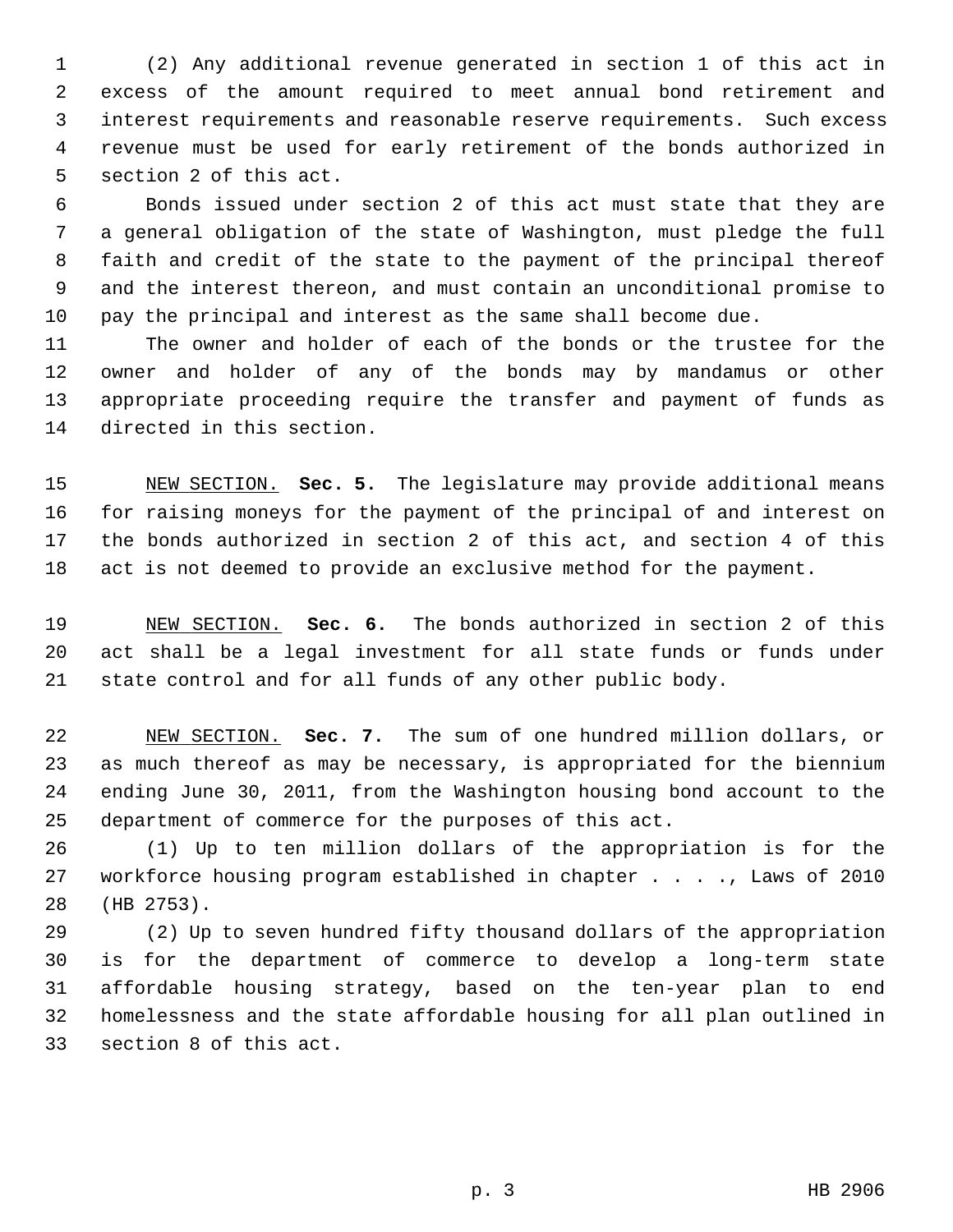1 **Sec. 8.** RCW 43.185B.040 and 1993 c 478 s 12 are each amended to 2 read as follows:

 3 (1) The department shall, in consultation with the affordable 4 housing advisory board created in RCW 43.185B.020, prepare and from 5 time to time amend a ((five-year)) state affordable housing 6 ((advisory)) for all plan. The state plan must incorporate strategies, 7 objectives, goals, and performance measures, including those required 8 for the state homeless housing strategic plan required under RCW 9 43.185C.040. The state affordable housing for all plan may be combined 10 with the state homeless housing strategic plan required under RCW 11 43.185C.040 or any other existing state housing plan as long as the 12 requirements of all of the plans to be merged are met.

13 (2) The purpose of the state affordable housing for all plan is to: 14 (a) Document the need for affordable housing in the state and the 15 extent to which that need is being met through public and private 16 sector programs $((\frac{1}{1} + \epsilon \theta))^2$ ;

17 (b) Outline the development of sound strategies and programs to 18 promote affordable housing;

19 (c) Establish, evaluate, and report upon interim goals and 20 timelines that are determined by the department and by which the state 21 and counties may be measured;

 (d) Evaluate and report upon all counties' use of the affordable housing for all program surcharge funds provided for in RCW 36.22.178 and all other sources directed to the counties' affordable housing for all programs;

26 (e) Report upon how housing trust fund awards within the previous 27 five-year period are consistent with the state plan and have 28 contributed to the goal of the affordable housing for all program; and

 (f) Facilitate state and county government planning to meet the state affordable housing ((needs of the state, and to enable the 31 development of sound strategies and programs for affordable housing)) for all goal.

33 (3) The information in the ((five-year)) state affordable housing 34 ((advisory)) for all plan must include:

35 (a) An assessment of the state's housing market trends;

36 (b) An assessment of the housing needs for  $((aH))$  economic 37 segments of the state by low-income, very low-income, and extremely 38 low-income households and special needs populations, including a report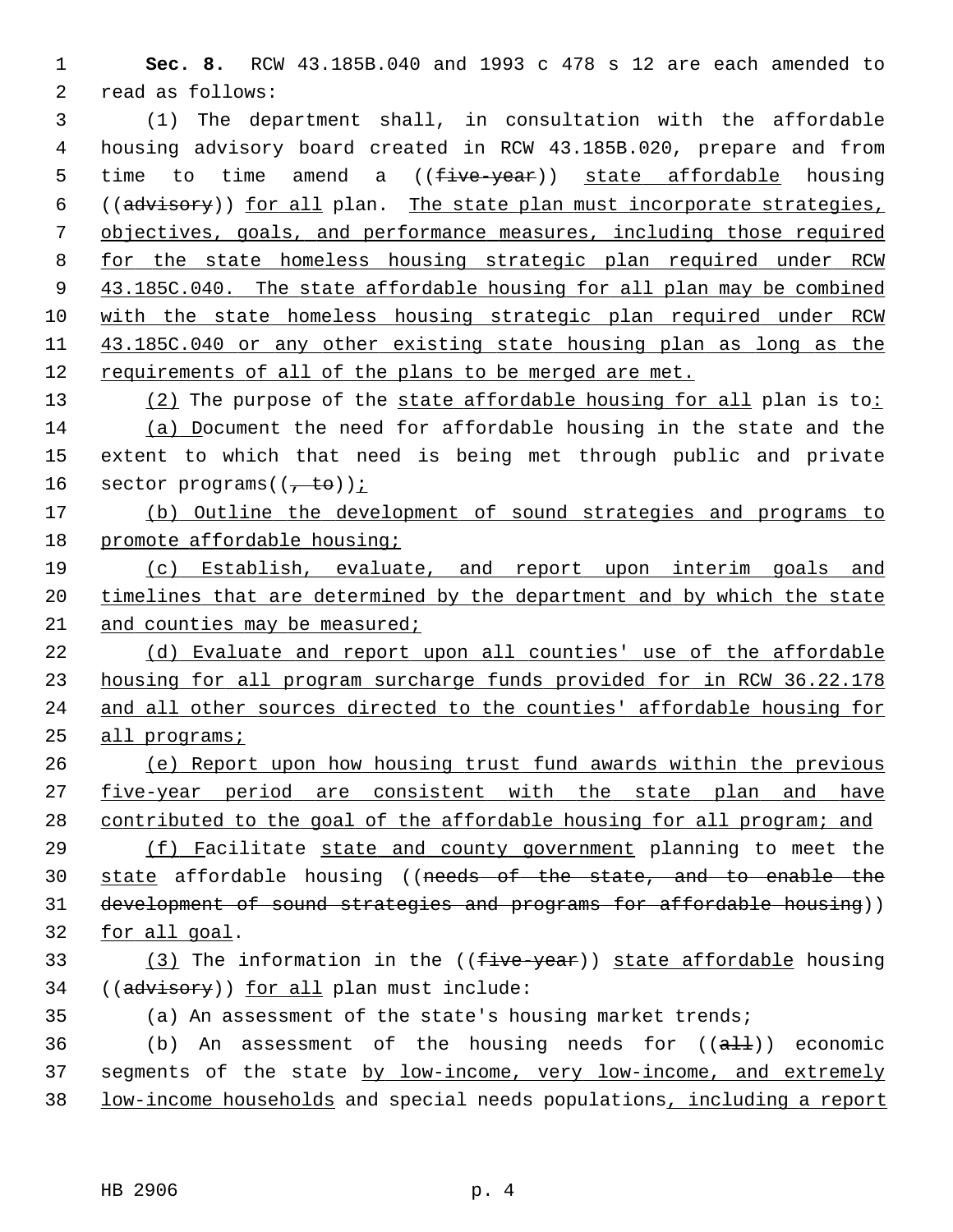on the number and percentage of additional affordable rental housing units that are needed statewide and in each county to house low-income, very low-income, and extremely low-income households;

 4 (c) An inventory of the supply and geographic distribution of 5 affordable housing rental units made available through public and 6 private sector programs;

 7 (d) A summary of the activities of all state housing programs, as well as all housing programs operated by or coordinated by city and county governments, including local housing-related levy initiatives, housing-related tax exemption programs, and federally funded programs 11 operated or coordinated by the state or local governments;

 (e) A status report on the degree of progress made by the public 13 and private sector toward meeting the housing needs of the state, including each county or city required by the United States department of housing and urban development to produce a consolidated plan, and 16 any other city or county where information is readily available;

 $((\{e\})$  (f) An identification of state and local regulatory 18 barriers to affordable housing and proposed regulatory and 19 administrative techniques designed to remove barriers to the 20 development and placement of affordable housing;  $((and$ 

 $(f)$ ) (g) An analysis, statewide and within each county and major city, of the primary contributors to the cost of housing and an outline of potential strategies to keep the increasing cost of housing below 24 the relative rise in wages;

 (h) Specific recommendations, policies, or proposals for meeting 26 the affordable housing needs of the state;

 (i) A report on the growth in the population of low-income, very low-income, and extremely low-income households statewide and for each county;

 (j) A determination of the cost to the state of the affordable housing shortage;

 (k) A report of any differences in the rates of inflation between median house prices, median rent for a two-bedroom apartment, and median family income for low-income, very low-income, and extremely low-income households; and

 (l) A summary of the recommendations of the affordable housing advisory board report as required in RCW 43.185B.030.